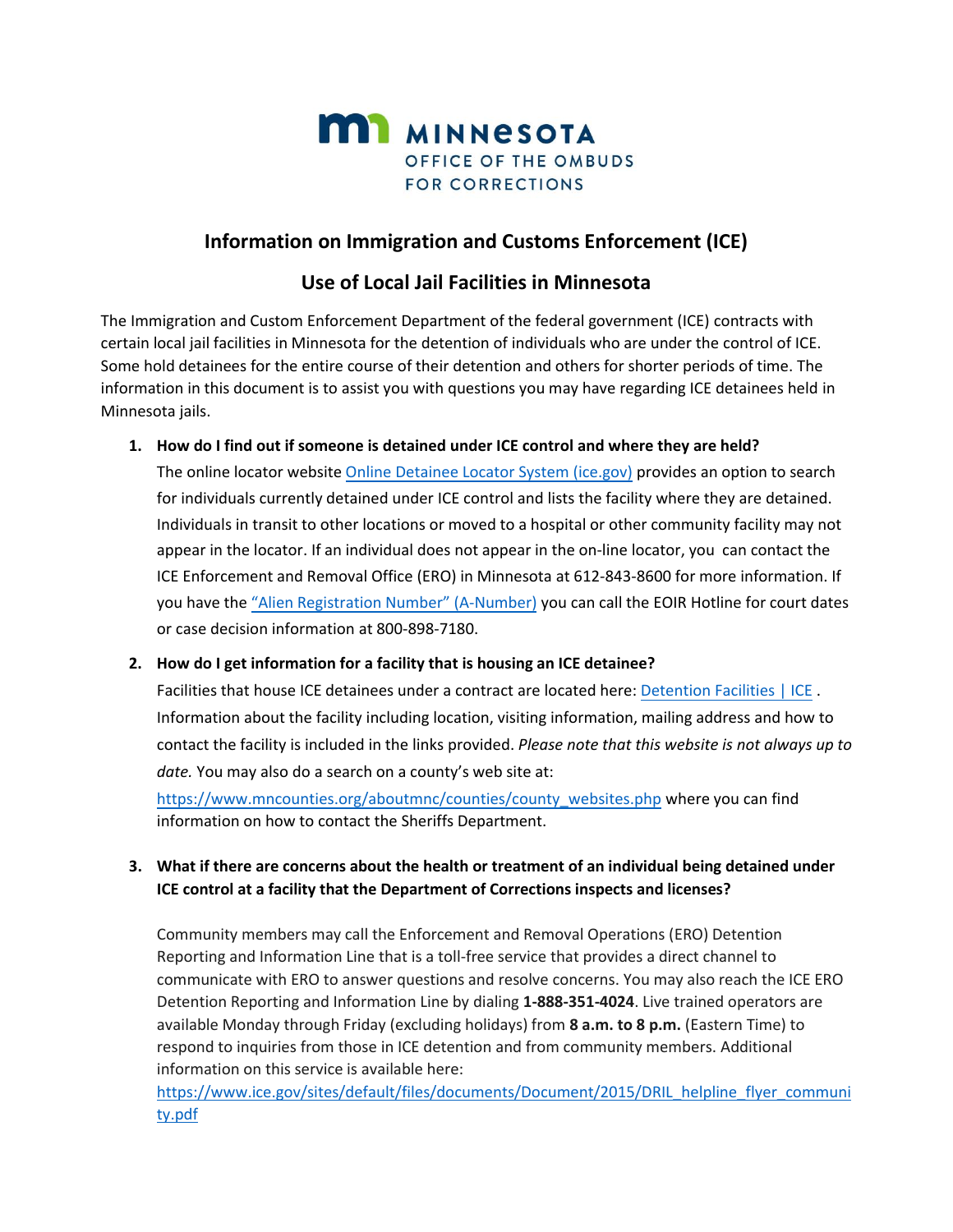Adult detention facilities must have a written grievance procedure with at least one level of appeal that is available to incarcerated persons (Minnesota Administrative Rules 2911.2900). Each facility must provide information to detainees on the facility grievance process available to them.

Persons with specific concerns regarding for the treatment of anyone held at a local correctional facility licensed by DOC may submit a complaint to the Inspection and Enforcement Unit using the complaint form and process listed here: [https://mn.gov/doc/staff-partners/licensing/inspection](https://mn.gov/doc/staff-partners/licensing/inspection-enforcement/)[enforcement/](https://mn.gov/doc/staff-partners/licensing/inspection-enforcement/) .

The Office of the Ombuds for Corrections and the DOC have entered into an agreement as required by statute regarding local facility complaints so as not to duplicate services. In some cases where the DOC does not accept the complaint the Ombuds may be contacted with local facility concerns using the process outlined here[: https://mn.gov/obfc/localfacilities/](https://mn.gov/obfc/localfacilities/) 

Links to additional resources and agencies are located on the Ombuds for Corrections web site here: [https://mn.gov/obfc/r](https://mn.gov/obfc/)esorces/

#### **4. Are ICE detainees treated differently than other persons held in local jails?**

In Minnesota, local correctional facilities must comply with state standards related to safety, security, health, and welfare. These regulations apply to all persons held at the facility regardless of jurisdiction or status. Contracts between local facilities and ICE include additional requirements. However, ICE determines how or if these standards apply to local facilities.

#### **5. Who is responsible for regulating local facilities that house ICE detainees?**

ICE contracts with certain local jails to hold detainees. ICE contracts with a third party to conduct inspections of these facilities on an annual basis. Inspection standards and inspection reports for these facilities may be viewed here: **Facility Inspections** | ICE

In Minnesota, the Inspection and Enforcement Unit of the Department of Corrections (DOC) inspects and licenses all local correctional facilities under rules promulgated by the Commissioner of Corrections. These rules are contained in Minnesota Rules Chapter 2911 and may be found here: <https://www.revisor.mn.gov/rules/2911/>

Inspection reports by the DOC for local facilities are located here: [https://mn.gov/doc/staff](https://mn.gov/doc/staff-partners/licensing/adult-facilities/)[partners/licensing/adult-facilities/](https://mn.gov/doc/staff-partners/licensing/adult-facilities/)

#### **6. How often is the Department of Corrections required to inspect these facilities?**

Per Minnesota Statute 241.021 Subd. 1, DOC must inspect every facility once every two years.

## 7. **Can the Department of Corrections prevent county jails from detaining and housing individuals for ICE?**

DOC does not have the authority to decide who local law enforcement detains or who is housed in the facilities they inspect and license, except as provided in statute or rule. Decisions to enter contracts with ICE are made by county boards and local sheriffs.